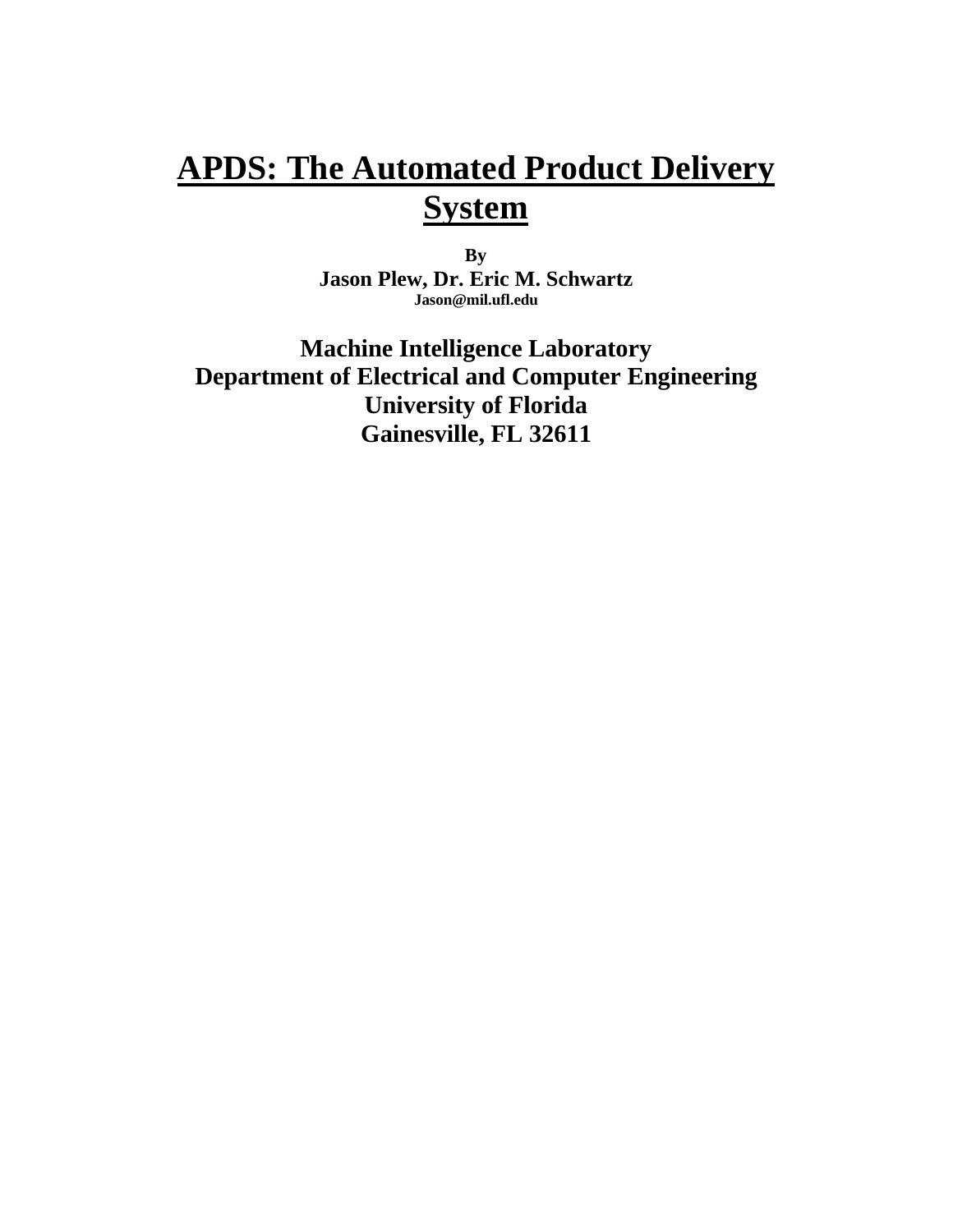#### **Abstract:**

The Automated Product Delivery System (APDS) was developed to address a need in industrial manufacturing for a simple way to transfer materials between areas of a manufacturing environment. At the moment, most equipment used for such a task consist of some type of fixed system, such as conveyor belts, elevators, etc. While adequate, they are not easily adaptable to any changes in their environment. Therefore, an automated unit would seem to be more successful in such an application.

APDS consists of

- 1. A automated unit that includes a three degrees of freedom robotic arm
- 2. A communications system that allows a user to send instructions to the robot through any PC

Presently, the user can transmit instructions for the robot to go to two distinct workstations. At the first workstation, it retrieves an object, and at the second, the robot delivers this object.

## **Introduction:**

The user is given a simple program that asks for two workstation numbers. This information is then sent out through the PC's serial communications port, and through an IR transmitter, for the robot to detect.

The robotic unit can be divided into two systems, each controlled by distinct Motorola HC11[1] microcomputers. The base unit is controlled by a standard EVBU[2], mated with a Novasoft ME11[3]. The computer controls the drive motors, as well as two sensor systems.

One sensor system is the IR receiver side of the communications link between the robot and the user. The robot detects the transmission, which then goes through both a filter and software analysis.

The other sensors are a line following system that enables the robot to determine where it is in its environment, and also what workstation it is at.

The other half of the unit is the robotic arm, mounted at the top of the drive section. It consists of three servo motors, each controlling revolute joints: a waist joint, a shoulder joint, and a elbow joint. A wrist joint is not employed at this time. Mounted at the end of the forearm segment is an IR sensor, allowing the robot to detect the object being retrieved.

The robotic arm is controlled by the Novasoft MPR11[4] microcomputer, and is also mated with an ME11 board. The EVBU and the MPR11 are independent, though they do communicate at certain points in the process. Once the robot is at the right workstation, the EVBU toggles an output. The MPR11 detects this transition, and directs the robotic arm to either pick up or drop off the object. Once it accomplishes this task, a similar technique is used to inform the EVBU that the arm is done, and the base unit continues on its way.



**Figure 1: System Flow**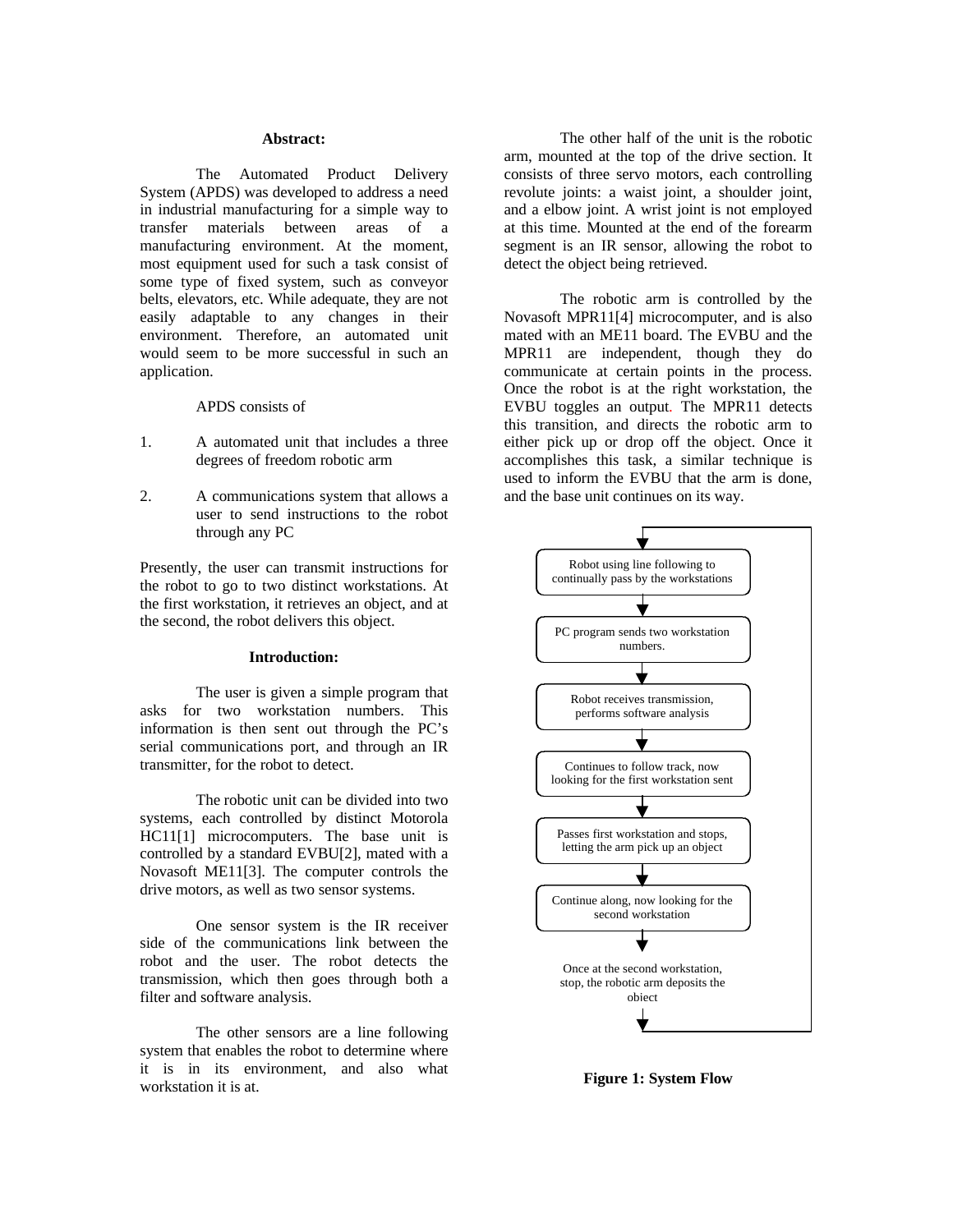Both microcomputers were programmed in Newton Lab's Interactive C (IC) v2.85.[5] New software drivers were developed for the system in the IC-Binary format.

#### **The Base Unit**

The base unit consists of a EVBU/ME11 microcomputer controlling the drive motors, the Line Following (LF) sensors, and the receiver side of the communications link. The software consists of a simple main() function that initializes certain variables, and then shuts off after executing the software for the sensors. Utilizing IC's multitasking abilities, separate process's are started for the Communications software and LF sensors. They do share data on which workstation is being passed, as well as the instructions from the user. Both processes can also control the drive motors. However, they also have the unique ability of being able to turn each other off at certain points in the process. This will be explained further later on.

The base unit's body looks something like a tank, with the LF sensors mounted at the bottom of the front edge, and the receiver system in the back at the top. The base unit has three separate internal bays, with the microcomputer in the back, drive motors in the middle, and the LF interface (along with the robotic arm electronics) in the front. (See Figure 6 ). Actual treads were originally used, but have been replaced with regular wheels.

# **The Line Following and Barcode Reading Sensor System**

This sensor system consist of four Hamamatsu P306201s. Normally used a shaft encoders, in this case they have been used solely as an integrated IR emitter detector package.[6] The IR light is either reflected by the light surface of the floor, or absorbed by the black tape.

The two middle sensors are on both sides of the center black strip of tape. (Refer to Figure 2) If either sensor crosses the path (whether due to a turn or to wandering), the robot can determine which direction to turn so

that it aligns itself back to having the tape run directly beneath it.

The sensors on the sides work in the same way, but for determining which workstation the robot is passing. The strips on the left together make up a barcode, representing the workstation coming up. The left sensor counts how many strips of tape it detects. Once the right sensor detects a strip, called the stop tape, the robot assumes that it has passed all of the barcode, and that the number of strips the left sensor has seen references the workstation next to it. If that workstation matches the one whose number had been transmitted by the user, the robot will stop, and the arm will perform its task. Either way, the robot will continue along, starting over in the process of looking for the barcode.



# **Figure 2: LF Sensors and Environment Layout**

#### **The Communications Link**

The communications link consists of a IR transmitter based at a PC, and an IR detector on the robot. A program was developed in ANSI standard C that prompts a user for a workstation that has an object to be retrieved, and another workstation where that object is to be dropped off. These two numbers are then converted to binary, and a 4-bit "synch word" is inserted at the front of the data. At this present time, only 4 workstations are supported.

This now 12-bit word is then continuously sent out the computers com port. A simple circuit utilizing a 555 timer modulates the signal at 40 kHz. Finally, the signal is sent out through a IR emitter. At the present time this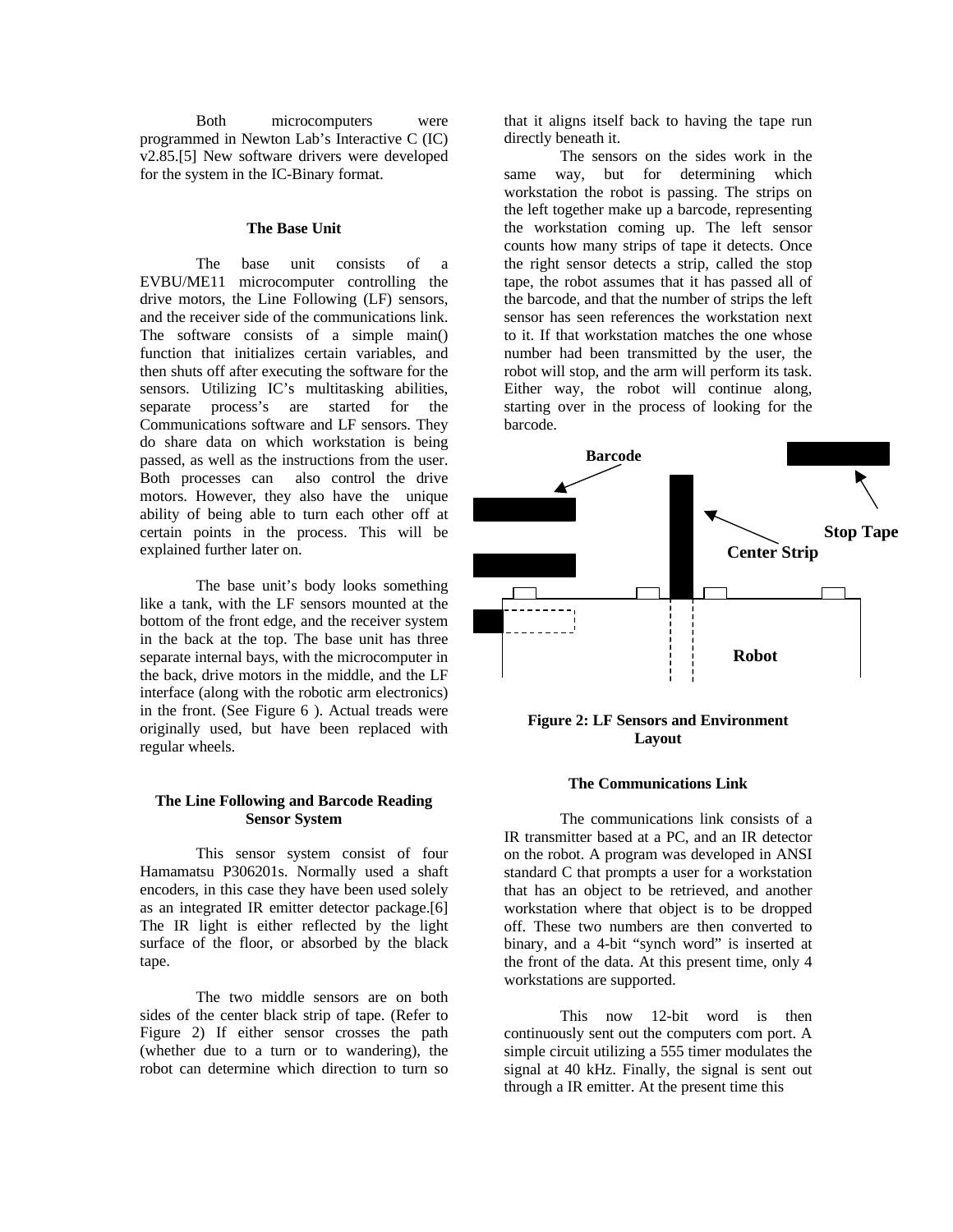|                                                                                              | <b>Transmission Format</b>                                                                                   |  |  |  |          |  |   |  |                                   |          |          |                  |                  |          |          |          |                                                                                          |                                   |                             |   |  |   |  |  |   |          |   |  |
|----------------------------------------------------------------------------------------------|--------------------------------------------------------------------------------------------------------------|--|--|--|----------|--|---|--|-----------------------------------|----------|----------|------------------|------------------|----------|----------|----------|------------------------------------------------------------------------------------------|-----------------------------------|-----------------------------|---|--|---|--|--|---|----------|---|--|
| Synch Word                                                                                   |                                                                                                              |  |  |  |          |  |   |  | Workstation 1                     |          |          |                  |                  |          |          |          |                                                                                          | <b>Workstation 2</b>              |                             |   |  |   |  |  |   |          |   |  |
| Allows the robot to determine the                                                            |                                                                                                              |  |  |  |          |  |   |  | Workstation where the robot is to |          |          |                  |                  |          |          |          |                                                                                          | Workstation where the robot is to |                             |   |  |   |  |  |   |          |   |  |
| start of the transmission                                                                    |                                                                                                              |  |  |  |          |  |   |  | retrieve an object                |          |          |                  |                  |          |          |          |                                                                                          | deliver the object                |                             |   |  |   |  |  |   |          |   |  |
| 4 bit binary word                                                                            |                                                                                                              |  |  |  |          |  |   |  | 4 bit binary word                 |          |          |                  |                  |          |          |          |                                                                                          | 4 bit binary word                 |                             |   |  |   |  |  |   |          |   |  |
| 1                                                                                            |                                                                                                              |  |  |  | $\Omega$ |  | 1 |  |                                   | X        |          | X                |                  |          | X        |          | X                                                                                        |                                   |                             | X |  | X |  |  | X |          | X |  |
|                                                                                              | $100 \text{ ms}$                                                                                             |  |  |  |          |  |   |  |                                   |          |          | $400 \text{ ms}$ |                  |          |          |          |                                                                                          |                                   |                             |   |  |   |  |  |   |          |   |  |
|                                                                                              |                                                                                                              |  |  |  |          |  |   |  |                                   |          |          |                  |                  |          |          |          |                                                                                          |                                   |                             |   |  |   |  |  |   |          |   |  |
| <b>Transmitter</b>                                                                           |                                                                                                              |  |  |  |          |  |   |  |                                   |          |          |                  |                  |          |          |          |                                                                                          |                                   |                             |   |  |   |  |  |   |          |   |  |
| <b>Binary 1 Transmitted</b>                                                                  |                                                                                                              |  |  |  |          |  |   |  | <b>Binary 0 Transmitted</b>       |          |          |                  |                  |          |          |          |                                                                                          |                                   | <b>Binary 1 Transmitted</b> |   |  |   |  |  |   |          |   |  |
| $100 \text{ ms}$                                                                             |                                                                                                              |  |  |  |          |  |   |  |                                   |          |          |                  | $100 \text{ ms}$ |          |          |          |                                                                                          |                                   | $100 \text{ ms}$            |   |  |   |  |  |   |          |   |  |
| <b>Receiver</b>                                                                              |                                                                                                              |  |  |  |          |  |   |  |                                   |          |          |                  |                  |          |          |          |                                                                                          |                                   |                             |   |  |   |  |  |   |          |   |  |
| Program polls the input every $10 \text{ ms} - 10 \text{ bits received per one transmitted}$ |                                                                                                              |  |  |  |          |  |   |  |                                   |          |          |                  |                  |          |          |          |                                                                                          |                                   |                             |   |  |   |  |  |   |          |   |  |
| <b>Ideally Receive:</b>                                                                      |                                                                                                              |  |  |  |          |  |   |  |                                   |          |          |                  |                  |          |          |          |                                                                                          |                                   |                             |   |  |   |  |  |   |          |   |  |
|                                                                                              |                                                                                                              |  |  |  |          |  |   |  | 0                                 | $\Omega$ | $\Omega$ | $\Omega$         |                  | $\Omega$ | $^{(1)}$ | $\theta$ |                                                                                          | $\Omega$                          |                             |   |  |   |  |  |   |          |   |  |
|                                                                                              |                                                                                                              |  |  |  |          |  |   |  |                                   |          |          |                  |                  |          |          |          | Due to Inteference, Asyncronous Communication Inadequacies, will actually receive (Ex.): |                                   |                             |   |  |   |  |  |   |          |   |  |
|                                                                                              |                                                                                                              |  |  |  |          |  |   |  | 0                                 |          |          |                  |                  |          |          |          |                                                                                          |                                   |                             |   |  |   |  |  |   | $\Omega$ |   |  |
|                                                                                              | Program looks for transitions between Logic 1 and 0s, ignoring small spikes                                  |  |  |  |          |  |   |  |                                   |          |          |                  |                  |          |          |          |                                                                                          |                                   |                             |   |  |   |  |  |   |          |   |  |
|                                                                                              |                                                                                                              |  |  |  |          |  |   |  |                                   |          |          |                  |                  |          |          |          |                                                                                          |                                   |                             |   |  |   |  |  |   | $\Omega$ |   |  |
|                                                                                              |                                                                                                              |  |  |  |          |  |   |  |                                   |          |          |                  |                  |          |          |          | Determines number of 1s and 0s in each set of data                                       |                                   |                             |   |  |   |  |  |   |          |   |  |
| 8 1s, 1 0                                                                                    |                                                                                                              |  |  |  |          |  |   |  | 8 0s, 1 1                         |          |          |                  |                  |          |          |          |                                                                                          | $10$ 1s, $2$ 0s                   |                             |   |  |   |  |  |   |          |   |  |
|                                                                                              | Whichever logic level appears most often is assigned as the value received for that part of the transmission |  |  |  |          |  |   |  |                                   |          |          |                  |                  |          |          |          |                                                                                          |                                   |                             |   |  |   |  |  |   |          |   |  |
| Binary 1 Received                                                                            |                                                                                                              |  |  |  |          |  |   |  | Binary 0 Received                 |          |          |                  |                  |          |          |          |                                                                                          | Binary 1 Received                 |                             |   |  |   |  |  |   |          |   |  |

**Figure 3: Communications System Transmission and Analysis Overview**

emitter is simply a TV remote control, which has been modified so that the inputted signal determines the transmission instead of the normal memory chip containing TV control codes.

The robot's program, meanwhile is allowing the line following software to control its actions. The communications software is in a continuos loop, waiting to continue until it detects a transmission. Once that signal is received, the line following software is shut down, and the robot stopped, so that the full attention of the computer is devoted to receiving and decoding the transmission, and interrupts from other devices will not conflict with the communications program.

The robot "sees" the transmission using the Sharp GP1U58Y IR detector. The signal is demodulated by the sensor, and then goes through a low pass filter, as well as a software analysis that performs its own filtering process. This removes the small interference that can be introduced into the transmission from nearby light sources. Though the filter was not part of the original design, it was found that in certain

environments, the interference would cause the transmission to be so distorted that the software analysis would be unable to compensate. Since the filter was added, there have been no further problems.

The software analysis forms the bulk of the communications software. Each bit transmitted lasts for 100 ms. Therefore, the robot polls the output of the receiver every 10 ms, theoretically collecting 10 bits of data for every one sent. The software polls the receiver for 2.5 seconds, storing 250 bits of data. Theoretically, the transmission should cycle twice during this time. The software looks for the first transition. It then goes through the data, ignoring small changes in the signal between a high and low level (assuming interference), and taking all the data between the transitions (which should be close to 10 bits), and assigning a 1 or 0 to the value of the transmission at that time, depending on which value appeared more often. The end result is 24 bits of data, or the 3 word transmission sent twice. Refer to Figure 3.

The robot then looks for the synch word that had been originally inserted at the beginning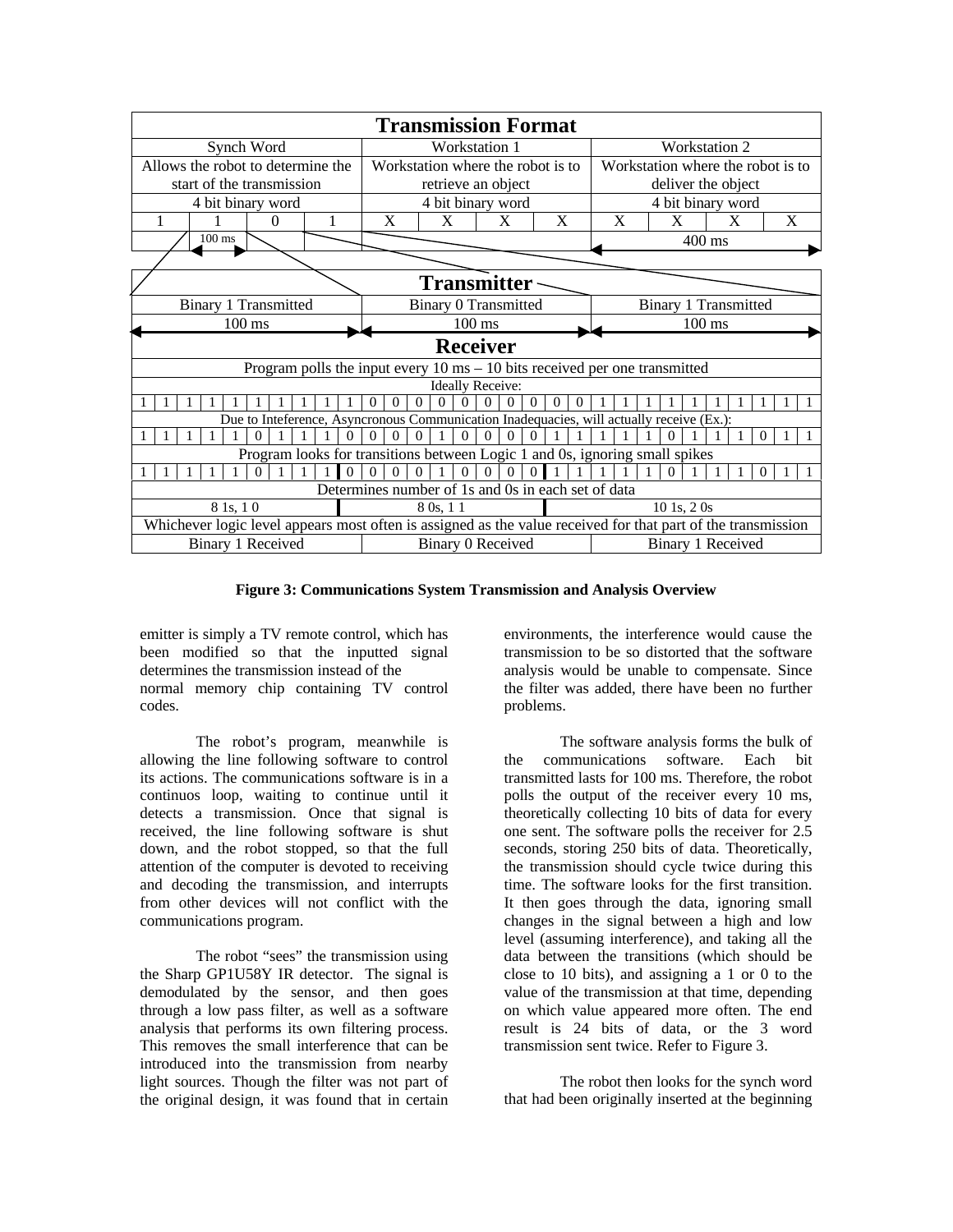of the data. Once it has been located, the next 4 bits are converted back to decimal, and assigned as the workstation number where an object is to be picked up. The same is done to the final four bits, representing the workstation where the object is to be dropped off.

Finally, the Communications software restarts the LF subroutine, passing along the two workstations it should be looking for. It then shuts itself down, not to be reactivated by the LF software until after the robot has dropped of the object at the second workstation.

# **The Robotic Arm**

The robotic arm is the other half of the automated unit. Completely separate, it has its own software, run by its own microcomputer located in the front internal bay. The software consists of drivers to control the servo motors of the robotic arm, and a program that directs the motors in a certain path, along with looking for the object with an IR sensor, and communicating with the EVBU.

The robotic arm itself has three DOF. It is similar to a Articulated manipulator, but with a fixed wrist. There is also no true end effector, though two prongs extend from the end of the forearm segment that can "scoop" up the object. (See Figure 4 and Figure 5).



## **Figure 4: Robotic Arm Design**

The movement that robotic arm goes through to pick up the object was basically preprogrammed. The object is assumed to be at the very edge of the workspace, because of the nature of the "scoop" end effector. The only variable is the rotation the robot must move to align itself with the object. For the program, the object was placed at the edge, and the position of the servos were slowly changed until the object

had been picked up. These movements were then combined into the program so that the robot moved at a regular speed, yet in the exact same manner. Finally, the exact opposite of these movements were also placed in the program, for when the robot is setting the object down.

While it is possible for the object to be further in, eventually the robot will be unable to scoop up the object. The addition of a true end effector, however, will improve the volume of the robotic arm's workspace.



#### **Figure 5: Robotic Arm Workspace**

## **Future Development**

Several improvements are intended for the Automated Product Delivery System. First and foremost is to correct several mechanical issues. The means of locomotion will have to be improved, as the present wheels mounted on the drive motors are slipping, resulting in the robot constantly being unable to turn correctly, thus interfering with the process of line following. Also, the batteries that power the servos will have to be replaced, as the current ones do not supply enough power. The servos themselves may also be replaced with motors that are more durable and have a greater torque.

Other improvements include adding a gripper system to the robotic arm, and developing some means to allow an object to be retrieved no matter where it is located within the workspace of the arm, as mentioned earlier. The communications system will be modified to allow more then 4 different workstations. To accomplish this, a longer and more unique synch wold will be used, and the length of the transmission will be increased.